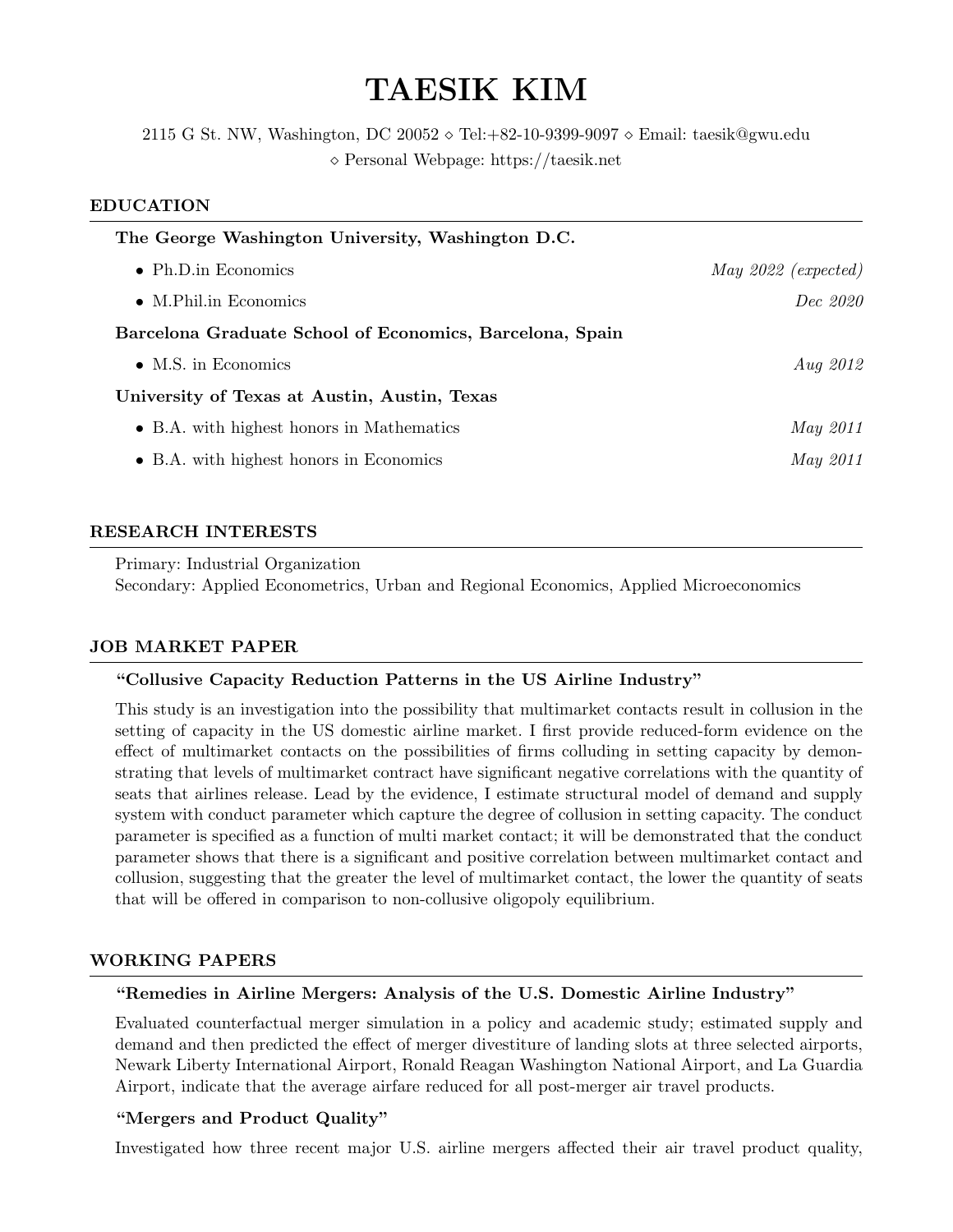focusing on passengers' convenience and connectivity arising from the merged airlines' network restructuring. Passenger convenience is measured via the difference between the actual and nonstop flight distances between the origin and destination airports, termed extra flight distance. Passenger connectivity is measured as the number of destinations offered at a given airport.

# WORK IN PROGRESS

# "The Impact of COVID-19 on Consumer Demand in the Airline Industry"

The COVID-19 pandemic in 2020 severely disrupted the US airline industry. This article examines the changes in consumers' choice behaviours regarding air travel products to delineate the pandemic's impact on airlines using a structural demand model of the airline industry. The results show that since the beginning of the COVID-19 pandemic, the demand for air travel has become significantly less price-sensitive than during pre-pandemic period. Furthermore, passengers have shown a significantly stronger preference for nonstop flights, and their willingness to pay for such flights has increased substantially. Last, the work reveals that the traffic of business travellers plummeted in the wake of COVID-19's outbreak.

# TEACHING EXPERIENCE

The George Washington University, Washington, D.C. 2016 - 2020 Teaching Assistant

- Financial Modeling and Econometrics (Master Level)
- Corporate Finance Management and Modeling (Master Level)
- Applied Microeconomics Theory (Master Level)
- Mathematical Methods for Economists (Master Level)
- Applied Financial Derivatives (Master Level)

# PROFESSIONAL EXPERIENCE

Korea Innovation Center, Washington, D.C. June 2020 - Aug 2020 Consultant

- Constructed harmonized and standardized data sets to create a market entrance strategy report for startups.
- Produced accurate and timely forecasts on U.S.'s LED light market.
- Analyzed the company's performance data to quantify and communicate operational insights that inform future decision making
- Administered daily operations, including identifying growth opportunities, documenting processes, reviewing business procedures, and delivering informational presentations.

International Center for Project Management Excellence, The George Washington University, Washington, D.C.  $June\ 2018 - May\ 2019$ 

#### Editorial Assistant

- Provide administrative assistance to the Editor of the Journal of Management in Engineering, which is an SCI-indexed academic journal.
- Organized editorial board meetings at The American Society of Civil Engineers.